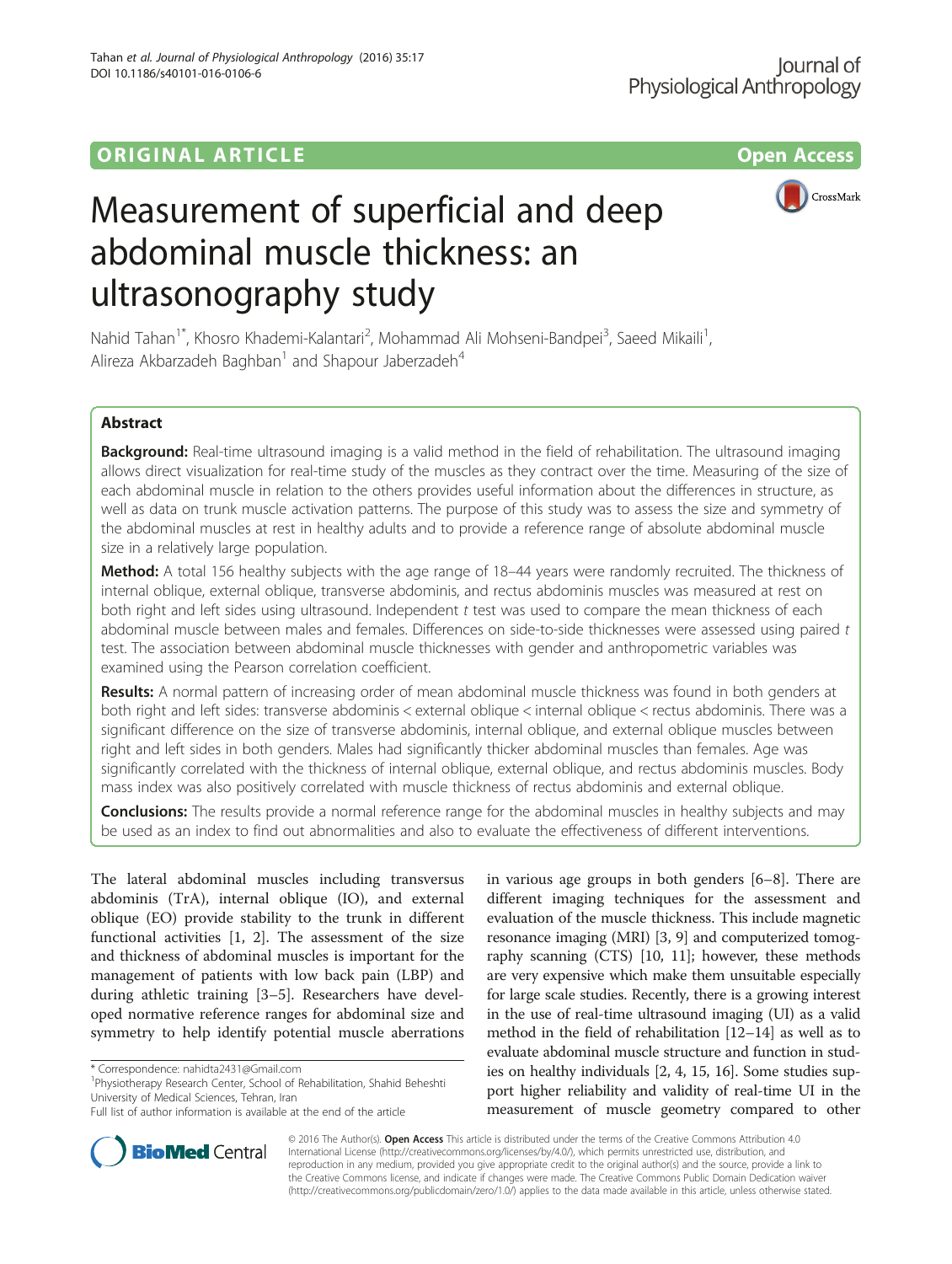well-accepted techniques such as magnetic resonance imaging (MRI) and electromyography (EMG) [\[3](#page-4-0), [17\]](#page-4-0).

Measurement of abdominal muscle thickness in different positions and health conditions provides useful information about the structural changes in muscle structure that can be attributed to the related positions or conditions. In addition, comparison of each abdominal muscle thickness with other muscles in the same side or the muscles on opposite side may help to determine whether there is a consistent order and relative thickness, which could be used as a guide for the assessment of imbalance within the abdominal muscle groups in both younger and older healthy adults. Normal muscle values may vary in different societies which could be affected by culture, nutritional status, and physical activities. As there is no published evidence available on normal values of abdominal muscles in Iranian population, therefore, the present study was designed (a) to determine the thickness and symmetry of the abdominal muscles at rest in a relatively large population of healthy Iranian adults and (b) to investigate the associations between some demographic factors such as gender, age, and body mass index (BMI) and abdominal muscle thickness in healthy individuals.

# Materials and methods

A total of 156 healthy volunteers (75 males, 81 females) with age range of 18-44 years, participated in this study. The age, height, and weight of participants (mean  $\pm$ standard deviation) were  $24.3 \pm 7.2$  years,  $167.6 \pm 8.9$  cm, and  $65.3 \pm 11.9$  kg, respectively.

Participants were evaluated by a physician to rule out any pain or dysfunction in their lower back, pelvis, thoracic, lower extremities, or any previous surgery involving abdominal muscles which may affect their size and function. Participants were excluded if they had any history of neuromuscular, musculoskeletal, cardiopulmonary, or inflammatory diseases.

The study followed the Declaration of Helsinki and was approved by the Human Ethics Committee at Shahid Beheshti University of Medical Sciences, Tehran, Iran. All participants were given a written explanatory statement about the procedure and risks involved in this study, and then they were asked to sign a consent form if they were willing to take part in the study.

The ultrasonography device used in this study was an imaging unit set in B mode (HS -2100 Honda Electronic) with 7.5-MHz linear array transducer. Thickness of the TrA, IO, EO, and rectus abdominis (RA) muscles has been measured by an experienced and qualified physiotherapist using UI. Abdominal muscle thicknesses were measured at rest on both right and left sides. Participants were positioned in supine crook-lying while pillows were placed under their head and knees [\[18](#page-4-0)].

The angle of knees was checked by a hand goniometer, and the position of lumbar spine was assessed visually. The abdominal wall was exposed, and the inferior border of the rib cage and iliac crest was marked as reference points. Ultrasound gel was used between the transducer and the skin to increase the area of contact and to minimize the need for inadequate inward probe pressure [[19](#page-4-0)]. For antero-lateral abdominal wall muscles (TrA, IO, EO), the UI transducer was transversely located across the right side of the abdominal wall over the anterior axillary line, midway between the 12th rib and the iliac crest, to obtain a clear image of the deep abdominal layers. For anterior abdominal wall muscle (RA), the transducer was placed 2–3 cm above the umbilicus, 2–3 cm from the midline. All images were captured directly at the end of the expiration, as determined by the visual inspection of the abdominal content. Two images of each muscle were taken at rest and the mean of the two measurements were used in the statistical analyses. Typical images of the lateral abdominal muscles at rest are shown in Fig. 1.

Test-retest reliability of the ultrasound measurements of all abdominal muscle was assessed in a pilot study on 10 healthy participants. Measurements in each participant were taken twice 30 min apart.

## Data analyses

One-sample Kolmogrov-Smirnov test was used to assess the normality of distribution for the UI measurement of muscle thickness in all abdominal muscle at rest. Normal distribution was observed for variables. The reliability data were analyzed using intra class correlations



taken during resting state. TrA transversus abdominis, IO internal oblique, EO external oblique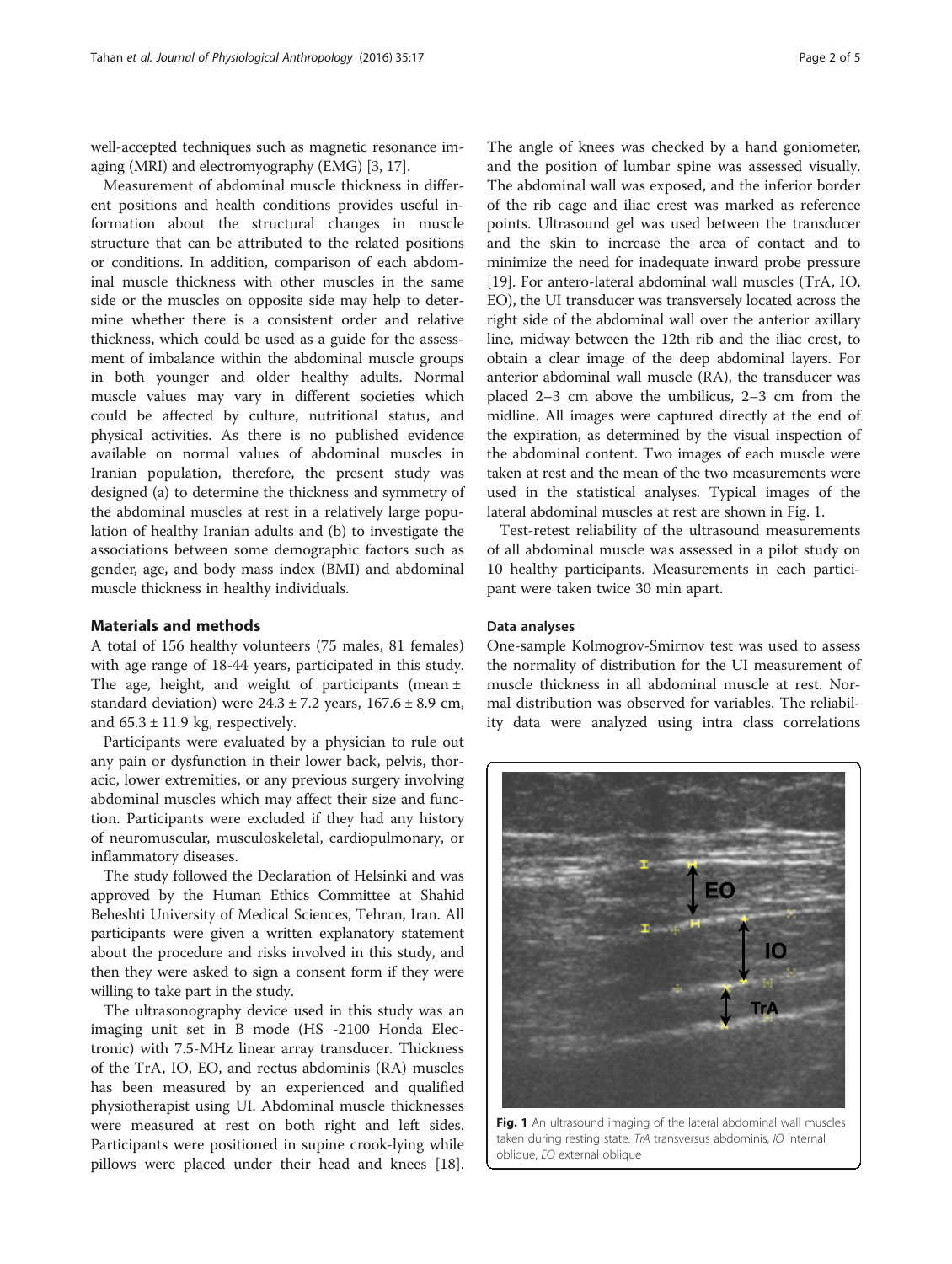(ICCs). We used a three-way ANOVA (2 genders  $\times$  4 muscles  $\times$  2 sides) to compare thickness of different abdominal muscles in both male and female participants in each side and also with contralateral side of the body. If required, pairwise comparisons with the Bonferroni correction (using independent  $t$  test) were used to identify where the differences were significant. The association between abdominal muscle thicknesses with gender, age, and BMI was examined using Pearson's correlation coefficient and multiple regression analysis. The analysis was performed using SPSS software version 20, and statistical level of significance was set at 0.05.

## Results

The results of the muscle thickness measurement in this study showed that the ICC for the test–retest reliability for the sonographic measurement of all four muscle thicknesses were very high (0.89–0.96). Descriptive statistics of different abdominal muscle thickness in both males and females are provided in Table 1. We used ANOVA to compare thickness of different abdominal muscles in both male and female participants in each side and also with contralateral side of the body. The main effect of muscle was significant ( $P = 0.001$ ). Post hoc analysis with the Bonferoni correction showed that the differences between the all six comparisons were also significant  $(P = 0.001)$  (Table 2). This data also indicates a normal pattern of increasing order of mean resting abdominal muscle thickness bilaterally without considering participants gender and BMI in

Table 1 The averaged ultrasound thickness measurements (in mm) in each gender

| Muscle    | Gender | Mean | SD             | Minimum        | Maximum |
|-----------|--------|------|----------------|----------------|---------|
| TrA (Rt)  | Men    | 4.5  | 0.9            | 2.3            | 7       |
|           | Women  | 3.5  | 0.8            | $\overline{2}$ | 6.9     |
| TrA (Lt)  | Men    | 3.8  | 1              | 1.9            | 6.9     |
|           | Women  | 3.3  | 0.7            | 1.9            | 5.6     |
| $IO$ (Rt) | Men    | 8.9  | 2.3            | 3.3            | 14.5    |
|           | Women  | 6.1  | 1.3            | 3.9            | 11.2    |
| IO(Lt)    | Men    | 8.5  | $\overline{2}$ | 2.8            | 14      |
|           | Women  | 5.8  | 1.2            | 3.4            | 9.7     |
| EO(Rt)    | Men    | 5.7  | 1.2            | 3.7            | 9.2     |
|           | Women  | 4.8  | 1.1            | 2.6            | 8.8     |
| EO (Lt)   | Men    | 5.4  | 1.3            | 2.2            | 8.3     |
|           | Women  | 4.8  | 1.1            | 2.6            | 8.8     |
| RA (Rt)   | Men    | 10.3 | 1.8            | 7              | 16.2    |
|           | Women  | 8.7  | 1.2            | 6.5            | 12.1    |
| RA (Lt)   | Men    | 10.4 | 1.9            | 6.7            | 17      |
|           | Women  | 8.3  | 1.3            | 5.7            | 12      |

SD standard deviation, TrA transversus abdominis, IO internal oblique, EO external oblique, RA rectus abdominis, (Rt) right, (Lt) left

Table 2 Pair wise thickness comparisons based on the Bonferroni test

| (I) muscle | (J) muscle | Mean difference (I-J) | Std. error | Sig  |
|------------|------------|-----------------------|------------|------|
|            | 10         | $-3.39$               | .133       | .000 |
| TrA        | EO         | $-1.19$               | .078       | .000 |
|            | RA         | $-5.49$               | .128       | .000 |
|            | FO         | 2.19                  | .136       | .000 |
| IО         | RA         | $-2.10$               | .153       | .000 |
| EO         | RA         | $-4.29$               | .112       | .000 |

the analysis: TrA < EO < IO < RA. Analysis also revealed that males had significantly thicker abdominal muscles than females  $(P < 0.001)$ . In addition, a significant difference was found between right and left side measurements in all muscles except for RA (regardless of the gender):  $P < 0.001$  for TrA,  $P < 0.001$  for IO, and  $P < 0.01$ for EO (Table 3). The side-to-side difference for RA muscle was not statistically significant  $(P = 0.16)$ .

Using multiple regression analysis, age showed a statistically significant negative interaction with thickness of IO, EO, and RA muscles (Table [4](#page-3-0)). In addition, the result of the Pearson correlation coefficient demonstrated that there was a statistically significant association between gender and muscle size  $(P < 0.05$  for all muscles). Age showed significant negative correlation with IO  $(r =$  $-0.182$ ,  $P = 0.023$ ), EO ( $r = -0.197$ ,  $P = 0.014$ ), and RA ( $r =$  $-0.214$ ,  $P = 0.002$ ) thickness, but the association was not statistically significant for TrA  $(P > 0.05)$ . BMI was positively associated with the thickness of RA muscle  $(P <$ 0.001) and EO  $(P < 0.01)$ , but no significant correlation was found between BMI and thickness of TrA or IO muscles  $(P > 0.05)$ .

# **Discussion**

In this study, a normative data on abdominal muscle thickness from a relatively large sample of Iranian healthy participants is provided. Regardless of the gender, in both male and female group, the difference in the abdominal muscle thickness demonstrated similar pattern reported in previous studies (i.e., RA appeared to be the thickest muscle followed by IO, EO, and TrA). This finding is consistent with the results of previous studies [[6, 8](#page-4-0), [20\]](#page-4-0). Any abnormal pattern of abdominal muscle

Table 3 A comparison of side-to-side muscle thickness (mm) differences

| ------------        |      |      |      |                   |
|---------------------|------|------|------|-------------------|
| Muscle              | Mean | SD   |      | Sig. (two-tailed) |
| TrA (Rt)-TrA (Lt)   | 0.20 | .79  | 3.22 | 0.002             |
| $IO (Rt) - IO (Lt)$ | 0.40 | 157  | 322  | 0.002             |
| $EO(Rt)$ -EO $(Lt)$ | 0.26 | 1 24 | 2.62 | 0.010             |
| RA (Rt)-RA (Lt)     | 0.13 | 119  | 14   | 0.167             |

TrA transversus abdominis, IO internal oblique, EO external oblique, RA rectus abdominis, (Rt) Right, (Lt): left, SD standard deviation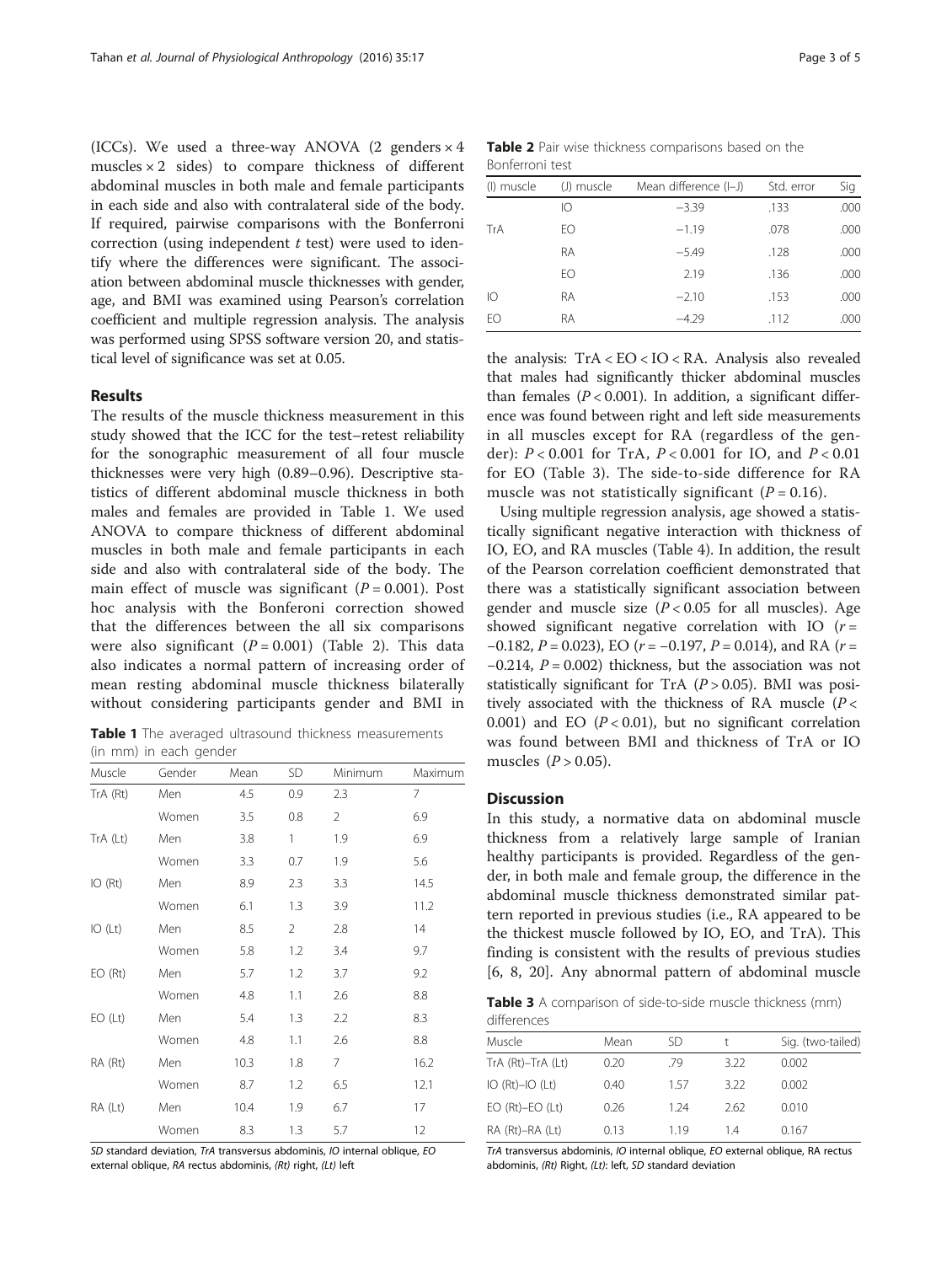<span id="page-3-0"></span>Table 4 Multiple regression analysis to evaluate association between age and abdominal muscle thickness after adjusting for sex and BMI

| Dependent variable<br>(muscle thickness) | B (coefficient) | Std-error |        | P value |
|------------------------------------------|-----------------|-----------|--------|---------|
| <b>IO</b>                                | $-0.04$         | 0.02      | $-217$ | 0.03    |
| FO.                                      | $-0.04$         | 0.01      | $-288$ | 0.00    |
| RA                                       | $-0.07$         | 0.01      | $-374$ | റററ     |

IO internal oblique, EO external oblique, RA rectus abdominis

thickness in any case may be attributed to the existence of muscle atrophy in specific muscle. In addition, the findings of present study can also be used as normative values to assess postural abnormalities and possible muscle imbalance in various pathologies.

The result of current study reveals a negative correlation between age and the muscle thickness in all investigated muscles except for TrA. Significant reduction in the thickness of IO, EO, and RA was observed through aging. The thickness of TrA was not found to be significantly correlated with age, and this was not in agreement with the findings of Rankin et al. [[7](#page-4-0)], although they reported a poor correlation  $(r = 0.42)$  between TrA and age.

The result of the present study is consistent with the findings of Ota et al. [\[21\]](#page-4-0). They reported that the thickness of abdominal muscles has a significant negative linear correlation with age. They also demonstrated that this correlation was observed in all abdominal muscles except for TrA. However, the results suggest that changes in muscular thickness with aging can mainly affect the more superficial abdominal muscles rather than deep muscles such as TrA. This finding can be used in rehabilitation of abdominal muscles in patients with LBP.

The main role of deep abdominal muscle such as transverse abdominis is to maintain the stability of the lumbar spine against the effects of gravity during daily physical activities [[22](#page-4-0)]. To do this, the deep muscle use only very low level of contraction about 2 to 3 % of their maximum voluntary contraction level [[23](#page-4-0)]. Disregarding the age, as far as we are involved in the activities in upright positions, the deep abdominal muscles are active to keep the lumbar spine in its neutral position. The result of the present study suggests that the mass of transverse abdominis muscle may be maintained by this small amount of contraction regardless of the age.

There are differences in the composition of the deep compared to superficial abdominal muscles that can explain their different response to the aging process [\[24, 25](#page-4-0)]. TrA muscle as lumbar stabilizer is mainly composed of type I fiber compared to RA that is mainly consisted of type II fiber [\[26\]](#page-4-0). It is shown that the type II fibers will show greater shrink in size compare to type I fiber when they are opposed to atrophic situations although, the loss of actual fibers themselves is similar for type I and type II

[[27](#page-4-0)]. This could explain the significant negative correlation between superficial muscle size and the age and the not significant correlation for the deep muscles we found in our study.

Although a significant correlation was found between the thickness of EO and RA muscles and BMI of the participants, no significant correlation was found between the thickness of TrA and IO muscles and BMI. It seems that individuals with higher BMI had thicker superficial layers of abdominal muscles compared to deep layers. In a study conducted by Springer et al. [[8\]](#page-4-0), a positive significant relationship between the BMI and thickness in all muscles of external abdominal layer was reported in 32 participants.

One of the limitations of this research was measuring muscle thickness instead of muscle cross-sectional area as a measure of muscle size of the abdominal muscles. Another limitation was related to the small sample of left-handed subjects. In the present study, only nine subjects were left handed; therefore, it was not possible to determine the effect of hand dominancy on muscle thickness.

Results from normative values of the abdominal muscle thickness presented in this study may assist clinicians and researchers to investigate muscle imbalance in pathological conditions especially in patients with LBP and also can be used as an index to evaluate the effectiveness of any interventions.

# Conclusions

The results of this study demonstrated a normal pattern of increasing order of mean abdominal muscle thickness emerged in both genders at both sides of body: TrA < EO < IO < RA. In addition, the results indicated a significant difference in TrA, IO, and EO muscle thickness between right and left sides in both genders. Males seemed to have significantly thicker abdominal muscles than females. Age was significantly correlated with IO, EO, and RA muscle thickness and also BMI was positively associated with muscle thickness in RA and EO.

#### Acknowledgements

We would like to acknowledge from all patients who took part in this study.

### Authors' contributions

NT participated in the study design, data collection, data analysis, data interpretation and writing revised manuscript. KK-K contributed to interpretation of the findings and revising the manuscript for intellectual content. MAM-B carried out the study design and literature search. AAB participated in the analysis/interpretation of data. SM participated in the study design and data collection. SJ participated in the interpretation of the findings, drafting and revising the manuscript for the final version of the manuscript. All authors read and approved the final manuscript.

## Competing interests

The authors declare that they have no competing interests.